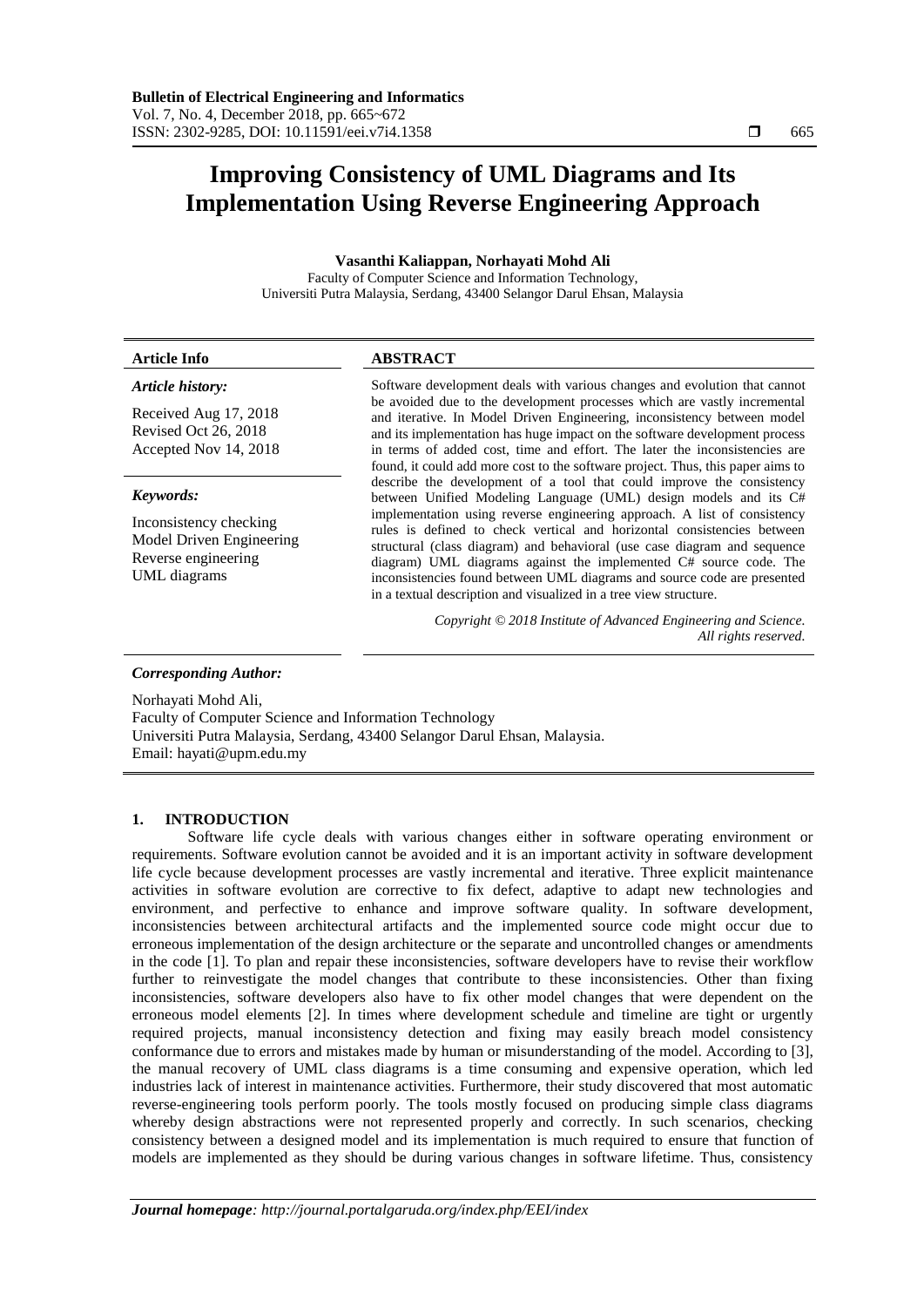checking can supports developers in models' understanding. This can be achieved by implementing its design properties which helps developers to use model driven design approaches more effectively.

The UML diagrams have been widely used in software design, requirement analysis [4], software testing [5] and other software engineering activities.There are numerous related works about inconsistency checking among source code and UML diagrams and between different UML diagrams. Table 1 summarizes the studies in models consistency management. The finding shows that previous studies concentrated more on the Java and C++ languages. In addition, class diagram received more attention compared to other diagrams.

| Year    | Authors                                                 | FE/RE/RTE  | UML diagram                           | Source<br>Code           | Consistency<br>Type |
|---------|---------------------------------------------------------|------------|---------------------------------------|--------------------------|---------------------|
| 2017    | Van C.P, Ansgar R, Sebastien G, Shuai L [6]             | <b>RTE</b> | Class and<br>Statechart               | $C++$                    | Horizontal          |
| 2016    | Michael J D, Kyle S, Michael L.C, Jonathan<br>I.M $[3]$ | <b>RE</b>  | Class                                 | $C++$                    | Vertical            |
| 2016    | Bashira R, Lee S, Khan S, Chang V, Farid S<br>[7]       | FE         | Multiple<br>diagrams                  | $\overline{\phantom{a}}$ | Horizontal          |
| 2016    | Chavez H, Shen W, France R, Mechling B, Li<br>G[8]      | <b>FE</b>  | Class                                 | Java                     | Vertical            |
| 2016    | Rao A, Kanth T, Ramesh G [9]                            | FE         | Multiple<br>diagrams                  | Java                     | Horizontal          |
| 2015    | Huy T, Faiz U.M, Uwe Z [10]                             | FE         | Activity                              | Java                     | Vertical            |
| 2013    | Reder A, Egyed A [11]                                   | RE         | Multiple<br>diagrams                  |                          | Horizontal          |
| 2013    | Michael L.C, Michael J D, Jonathan I.M [12]             | RE         | Class                                 | $C++$                    | Vertical            |
| 2012    | Selim C, Hasan S, Bedir T [1]                           | FE         | Sequence                              | Java,<br>$C++$           | Vertical            |
| 2011    | Egyed A [2]                                             | FE         | Class, State<br>chart and<br>Sequence | Java                     | Horizontal          |
| 2008    | Laszlo A, Laszlo L, Hassan C [13]                       | <b>RTE</b> | Class                                 | Java,<br>C#              | Vertical            |
| Legend: |                                                         |            |                                       |                          |                     |

Table 1. Summary of Related Work in Model Consistency Management

**FE**: Forward Engineering **RE**: Reverse Engineering **RTE**: Round Trip Engineering

Inconsistencies between UML models and source code could occur due to various changes implemented during the project's lifetime at a source code level. However, design models were not updated accordingly due to constraints such as time, money, resources and separate and uncontrolled evolution [1]. Based on IEEE 2016 Programming Language Spectrum [14] rating, despite being one of the most popular object oriented language among software developers, it is observed that recent studies in inconsistency management give more attention for Java and C++ compared to C#. This has been studied and synthesized in a systematic critique conducted in [7].

Furthermore, it was found that most studies in existing literatures focused more on class, state chart and sequence diagrams compared to use case diagram. Combination of class diagram, use case diagram and sequence diagram are not explored much. The study also reveals that majority of literature for model inconsistencies were done using forward engineering. In contrast to the vertical consistency problems, horizontal consistency problems were more emphasized in studies and researches. Therefore, our work aims to propose a mechanism and to develop a tool that could improve consistency between class diagram, use case diagram and sequence diagram and its C# implementation using reverse engineering approach. Several consistency rules are adopted to detect and diagnose vertical and horizontal inconsistencies. The outcome of our work is expected to assist software developers to use model driven design approaches more effectively.

The aim of this paper is to describe the development of a UML-Code Consistency Checker Tool (UCCCT) to aid software developers to maintain design models consistency in a quick and correct way to be in line with the source code implementation, specifically in Model Driven Engineering (MDE). The focus of UCCCT tool is to detect vertical and horizontal inconsistencies between class diagram, use case diagram and sequence diagram using consistency rules. The following section is the description of our approach.

#### **2. RESEARCH METHOD**

The research method is organized in several phases to achieve the research objectives. The initial phase of this research is to review and analyse the consistency checking tools that focus on UML diagrams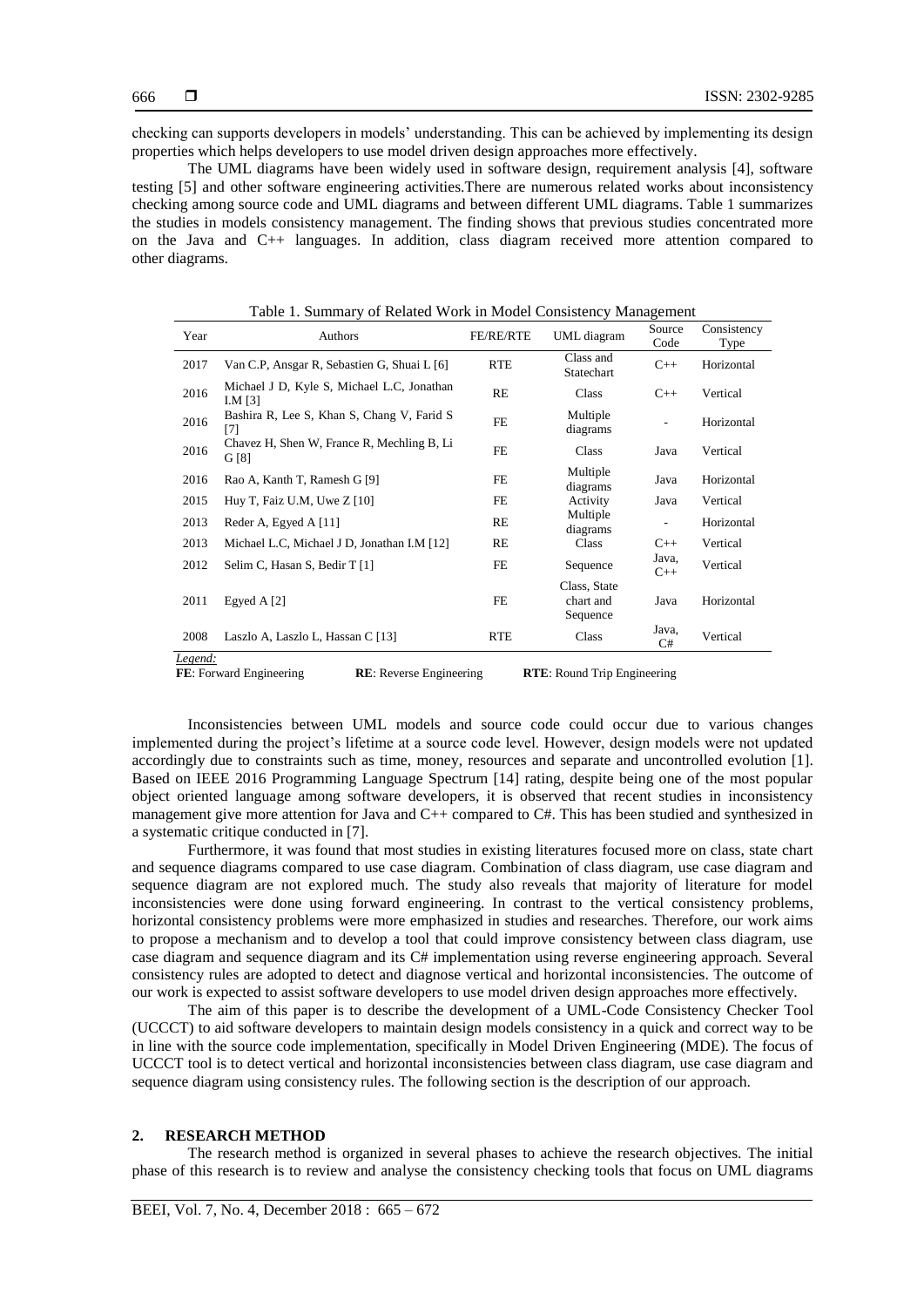and source code. Several consistency rules are identified and compiled based on the analysis. The intermediate phase concerned with the development of a prototype for the consistency checking tool between C# code and UML diagrams (i.e., use case diagram, sequence diagram and class diagram). The final phase of this research is to address the evaluation of the consistency checking tool for C# code and UML use case, sequence and class diagrams. The following paragraph explains the development of UCCCT.

The name of the developed prototype tool is UCCCT which stands for **U**ML-**C**ode **C**onsistency **C**hecker **T**ool. Figure 1 shows the architecture of the consistency checker tool. It depicts a modeling tool STAR UML [15] on the lower-right corner and a development tool Visual Studio [16] in the lower-left corner. The interface file types that are compliant for UCCCT are .CS and .XMI. The metadata reader extracts relevant information for the tool to perform consistency checking. The consistency checker reads predefined consistency rules and evaluate them to identify which consistency rules are violated between design model and implemented source code. The UCCCT is basically a Windows application which has 4 main steps to be executed in this tool.



Figure 1. Architecture of UCCCT prototype tool

# **Step 1: Processing of XMI of UML Diagrams**

UML diagrams are the input to the system. Since the diagrams are not in a textual format, intermediate representations of the diagrams are required. XML Metadata Interchange (XMI) is a metadata representation of the model, which is used for the conversion of the model to text and vice versa. XMI format will be the combination of the XML tags and the UML elements as per standard specified by Object Management Group (OMG) [17] for exchanging information of the models. The STAR UML tool has the capability of supporting UML 2.x version and also XMI exporting feature. Thus, it is chosen for the UML modeling task in this project. The XMI representation for use case diagram, class diagram, and sequence diagram will be parsed to retrieve relevant information which in turn used to generate a design Tree View. Parsing an XMI file means that reading the information embedded in XML tags using Visual Studio C# XmlReader to retrieve the relevant UML diagram elements. The XmlReader is a faster and consume less memory. The XmlReader read through the XML string one element at a time, while allowing reader to look at the attributes, and then moves on to the next XML element. The classes, operations, attributes and relationship information are extracted using the parser. The XMI representation of UML diagrams contains more information than needed for the consistency checking tool. Thus, only relevant and essential information are extracted and stored into the design Tree View. Metadata information extracted from XMI is used to generate a design Tree View for class diagram, sequence diagram and use case diagram. The design Tree Views will be used in later part of the checker tool to perform vertical and horizontal consistency checking. Figure 2 depicts the tree view structure for information extracted from respective UML diagrams (use case diagram, class diagram and sequence diagram).

# **Step 2: Reverse Engineering of Source Code**

Reverse engineering distinguishes the system's components and their interrelationships, and generates representations of the system in another form or at a higher level of abstractions. In our method, the C# source code will be reverse engineered into an implemented class model tree view. The prototype tool filters valid .CS type file to be compiled from project selected. When a .Net project is compiled, the language compiler compiles the code and converts it to intermediate language codes called CIL (Common Intermediate). The output of the build process is an assembly (.dll) which contains .NET metadata. In Microsoft .NET framework, assembly refers to a certain data structure that describes the high-level structure of the code.

*Improving Consistency of UML Diagrams and Its Implementation Using Reverse... (Vasanthi Kaliappan)*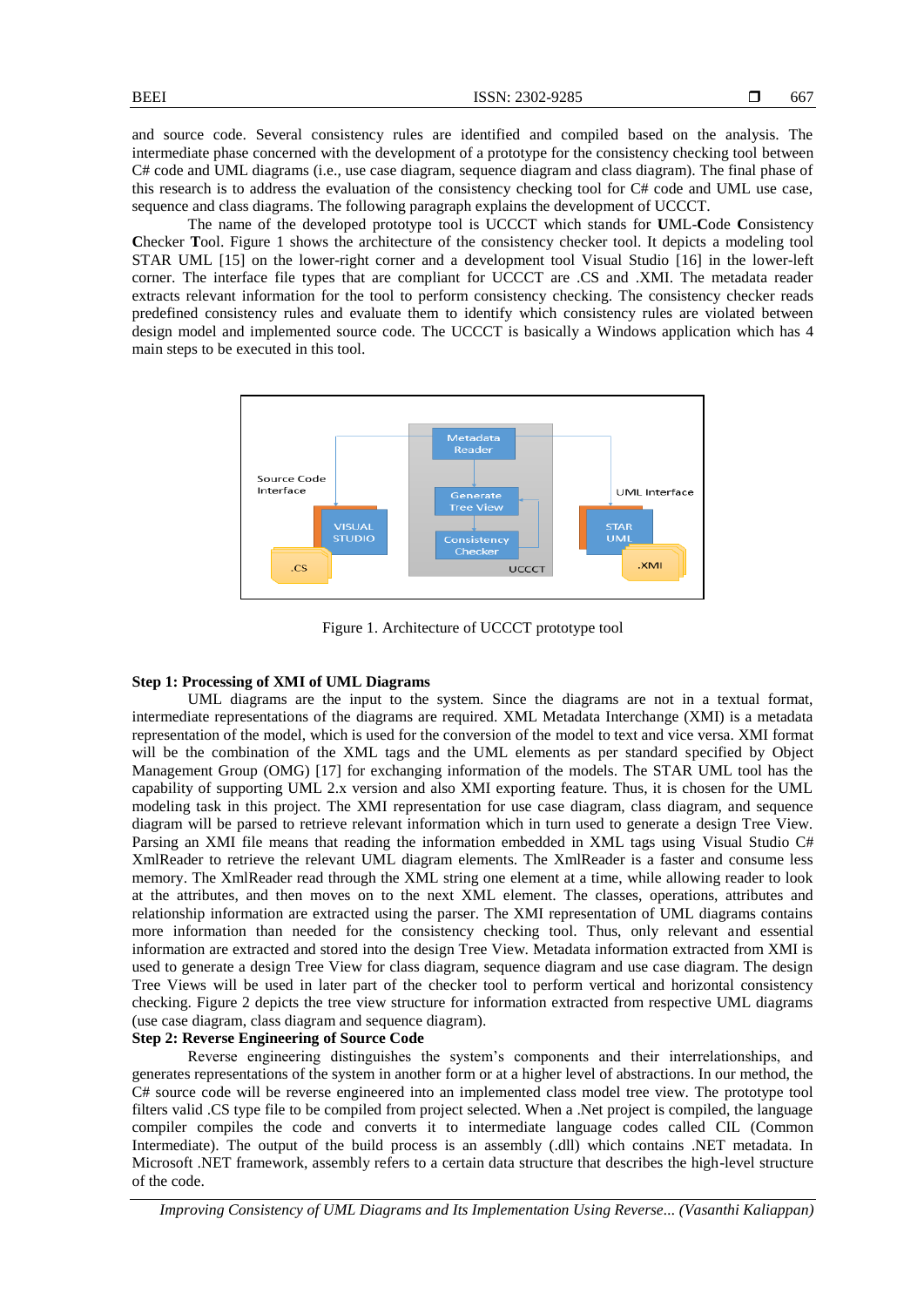



Figure 2. Tree view structure for class, sequence and use case diagrams

# **Step 3: Perform Inconsistency Checking**

Horizontal and vertical consistencies checking are used in UCCCT with constraints and rules are defined for the UML meta-model to trace the inconsistencies. Horizontal inconsistencies checking are performed between a use case diagram vs implemented class diagram, and a sequence diagram vs implemented class diagram. The vertical inconsistencies checking are performed between designed class diagram vs implemented class diagram. The list of horizontal consistency rules are selected from study conducted by [9]. The rules defined for inconsistency checking are shown in Table 2.

| Lable 2. List of Hiconsistency Rules                       |                  |                                                                                                                                                                                                                                                                                                                                                                                      |  |  |  |  |  |  |
|------------------------------------------------------------|------------------|--------------------------------------------------------------------------------------------------------------------------------------------------------------------------------------------------------------------------------------------------------------------------------------------------------------------------------------------------------------------------------------|--|--|--|--|--|--|
| Diagrams                                                   | ID               | Description                                                                                                                                                                                                                                                                                                                                                                          |  |  |  |  |  |  |
| Use Case Diagram vs<br><b>Implemented Class</b><br>Diagram | UC01             | Use cases represent functions or services of information systems. Operations of classes<br>are ultimate undertakers of these functions or services. So use cases in Use case<br>diagrams must be assigned to operations of classes.                                                                                                                                                  |  |  |  |  |  |  |
|                                                            | SQ01             | An object in Sequence Diagrams must be an instance of a normal class in Class<br>Diagrams. An object cannot be created by itself, only be created by a class. Since we<br>cannot create an instance from an abstract class, the class an object belongs to must be a<br>normal class.                                                                                                |  |  |  |  |  |  |
|                                                            | SQ02             | When the name of a class is modified in Class Diagrams, the name of the corresponding<br>class must be updated synchronously in Sequence Diagrams. Objects and messages in<br>Sequence Diagrams are derived from classes in Class Diagrams. Therefore modification<br>on the class should be updated in all correlative Sequence Diagrams.                                           |  |  |  |  |  |  |
| Sequence Diagram vs<br><b>Implemented Class</b><br>Diagram | SO <sub>03</sub> | If an object sends a message to another object in Sequence Diagrams, there must be a<br>dependency relationship between the two classes that the two objects belong to<br>respectively. Contrariwise, if there is a dependency relationship between two classes,<br>there must be at least one message interaction between the corresponding objects.                                |  |  |  |  |  |  |
|                                                            | SQ04             | A message of Sequence Diagrams must correspond to an operation of the receiver (an<br>object), and the operation is visible to the sender (an object). A message in Sequence<br>Diagrams is an order that an object sends to another object. The order must be an action<br>that the receiver can complete. The action ultimately is represented as an operation of<br>the receiver. |  |  |  |  |  |  |
|                                                            | SO <sub>05</sub> | If a class is deleted in Class Diagrams, the corresponding objects and messages of the<br>class should be deleted synchronously in Sequence Diagrams. As stated in Rule SO02,<br>objects and messages in Sequence Diagrams derive from classes in Class Diagrams.<br>Therefore, correlative objects and messages should be deleted when a class is deleted.                          |  |  |  |  |  |  |
|                                                            | CD <sub>01</sub> | A class object implemented exactly same in both design class diagram and<br>implementation class model.                                                                                                                                                                                                                                                                              |  |  |  |  |  |  |
| Class Diagram vs                                           | CD02             | Class attributes are implemented exactly same in both design class diagram and<br>implementation class model, with same visibility and data type.                                                                                                                                                                                                                                    |  |  |  |  |  |  |
| <b>Implemented Class</b><br>Diagram                        | CD03             | Class methods are implemented exactly same in both design class diagram and<br>implementation class model, with same visibility, parameter list and return type.                                                                                                                                                                                                                     |  |  |  |  |  |  |
|                                                            | CD04             | A relationship exactly same in both design class diagram and implementation class<br>model and has the same begin class and the same end class.                                                                                                                                                                                                                                      |  |  |  |  |  |  |

# Table 2. List of Inconsistency Rules

# **Step 4: Display Consistency Checking Result**

Extracted metadata information from UML diagrams and implemented source code are visualized as Tree Views. For each type of diagrams involved, respective consistency rule checking will be applied. The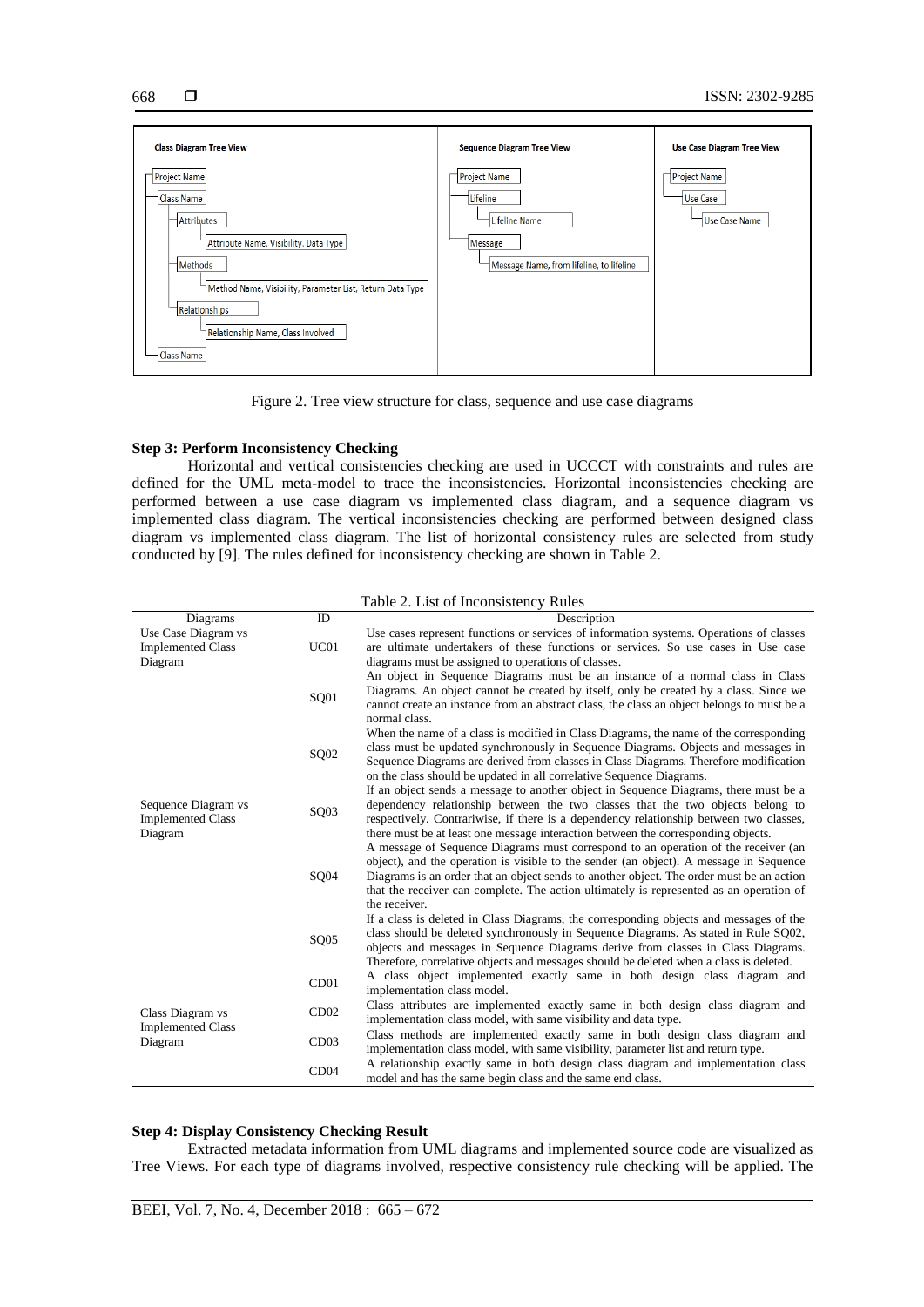element or tree node that violates the defined consistency checking rules is highlighted in red color together with its description.

#### **3. RESULTS AND DISCUSSION**

Implementation of the UCCCT is performed by using Microsoft Visual Studio Community 2017 with .NET Framework 4.6.1. The UCCCT prototype is an executable Windows application which was created using C# language. The tool is easy and simple to use. There are 2 input fields on the Main Screen to browse a source code project folder and XMI files. This is shown in Figure 3. Upon selection of project folder and XMI file, a click on "Check Consistency" action button will display a consistency checking result for each diagram. This is shown in Figure 4 and Figure 5.

Figure 4 shows the inconsistencies between design class diagram and implemented class diagram. Figure 5 illustrates the inconsistencies between design sequence diagram and implemented class diagram. The consistency results can be saved and print.

| 硘                                                          |                                                                        | UML - Code Consistency Checker Tool (UCCCT) | □<br>× |  |  |  |  |  |  |
|------------------------------------------------------------|------------------------------------------------------------------------|---------------------------------------------|--------|--|--|--|--|--|--|
| File                                                       | Help                                                                   |                                             |        |  |  |  |  |  |  |
|                                                            | Input                                                                  |                                             |        |  |  |  |  |  |  |
| Please select location of C# Project Folder and XMI file : |                                                                        |                                             |        |  |  |  |  |  |  |
|                                                            | <b>C# Project Folder:</b><br>D:\UPM\SEM 5\Project\TestCase\ATM\ATM     |                                             |        |  |  |  |  |  |  |
|                                                            | <b>XMI File:</b><br>D:\UPM\SEM 5\Project\TestCase\Design Model\ATM.xmi |                                             |        |  |  |  |  |  |  |
|                                                            |                                                                        |                                             |        |  |  |  |  |  |  |
|                                                            |                                                                        | Exit<br><b>Check Consistency</b>            |        |  |  |  |  |  |  |

Figure 3. Main screen to browse C# project folder and XMI file



Figure. 4. Consistency checking result for class diagram

*Improving Consistency of UML Diagrams and Its Implementation Using Reverse... (Vasanthi Kaliappan)*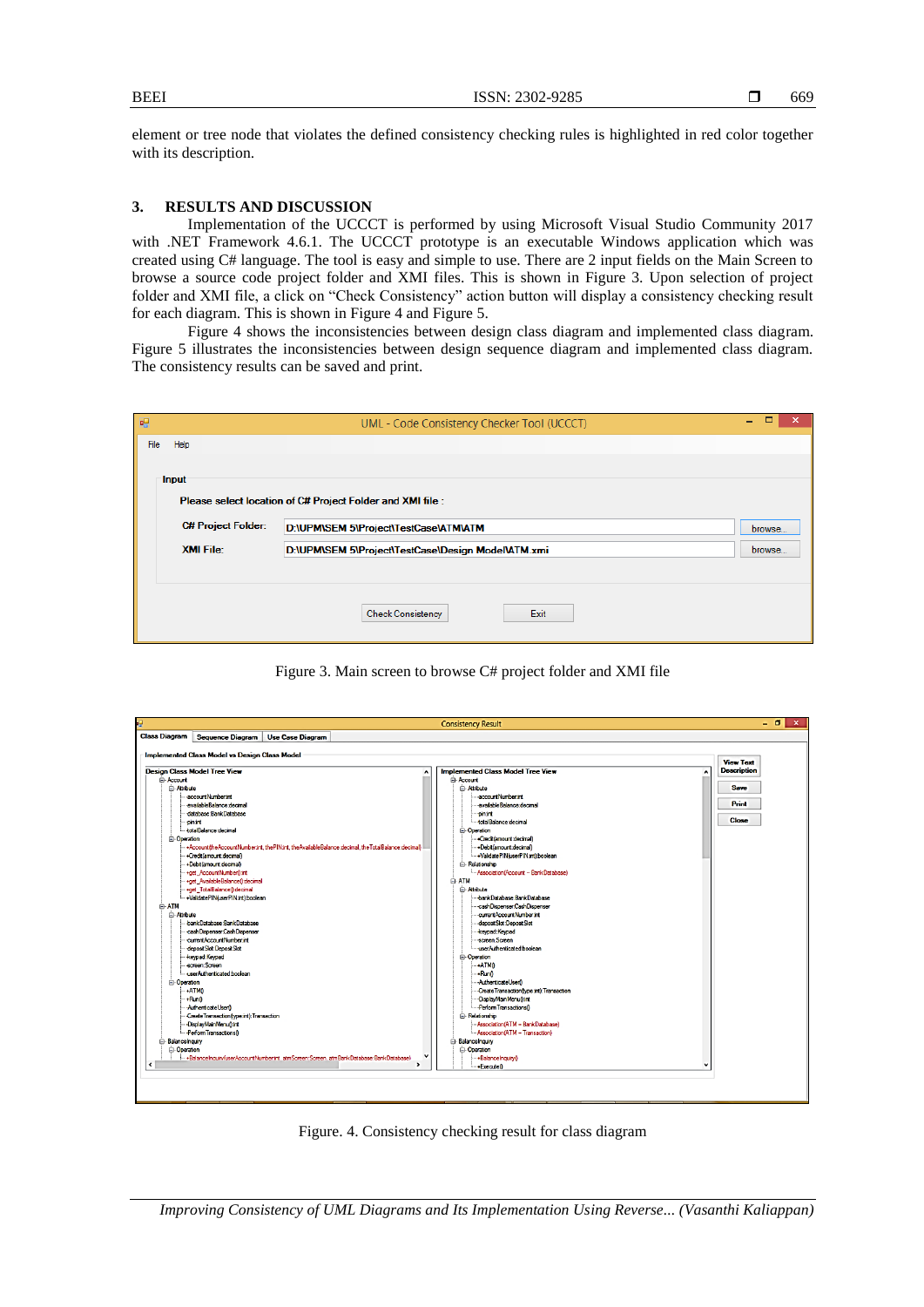

Figure 5. Consistency checking result for sequence diagram

# **3.1. Evaluation**

An evaluation was conducted on UCCCT to make sure it works as it should be in terms of correctness, completeness and quality of the developed prototype. The evaluation involves an experiment that has following objectives. The first objective was to evaluate UCCCT in terms of its simplicity and ease of learning. The second objective was to evaluate the tool's effectiveness. Participants were asked to perform consistency checking between design model and implemented source code using manual way and UCCCT.

A case study of ATM System was provided for participants' evaluation. After completing the assigned tasks, the participants were asked to complete a questionnaire regarding their experience with the tool. The evaluation has been conducted with 10 software developers from one of the private bank's IT Department. All the participants have more than 2 years experiences in software development using C# language. [18, 19] stated in their study that ten seems a small number but it is proved that ten is enough in evaluating system usability. They explained that by increasing the number of participants will not affect the usability score since the error encounter within small number of participants will just be repeated and other participant might encounter the same error.

The effectiveness of this prototype is measured by recording the number of inconsistency identified manually (Total<sub>M</sub>) and number of inconsistency identified by using UCCCT (Total<sub>A</sub>). Participants were given (Time<sub>M</sub>) 30 minutes time to complete each task. The time taken to run the UCCCT prototype (Time<sub>A</sub>) was recorded less than 5 minutes, including generating XMI file from modelling tool. Table 3 shows the number of inconsistency found using manual approach vs using UCCCT. Based on the result, (refer to Table 3) total inconsistency found by UCCCT prototype was 71 but the average inconsistency found using manual approach is 18.3 per participant. This clearly shows that UCCCT is fast, efficient and time saving tool. The results also clearly present software developers difficulty in finding inconsistency for Rule CD03, CD04 and SQ03 which requires more time and effort.

Next, is to evaluate the usability aspects via a set of questionnaire that consists of nine questions. System Usability Scale (SUS) [20] with minor adjustment is used as it provides a standardized, simple, tenitem scale which gives a global view of subjective assessments of usability. The set of questions were chosen selectively from previous studies.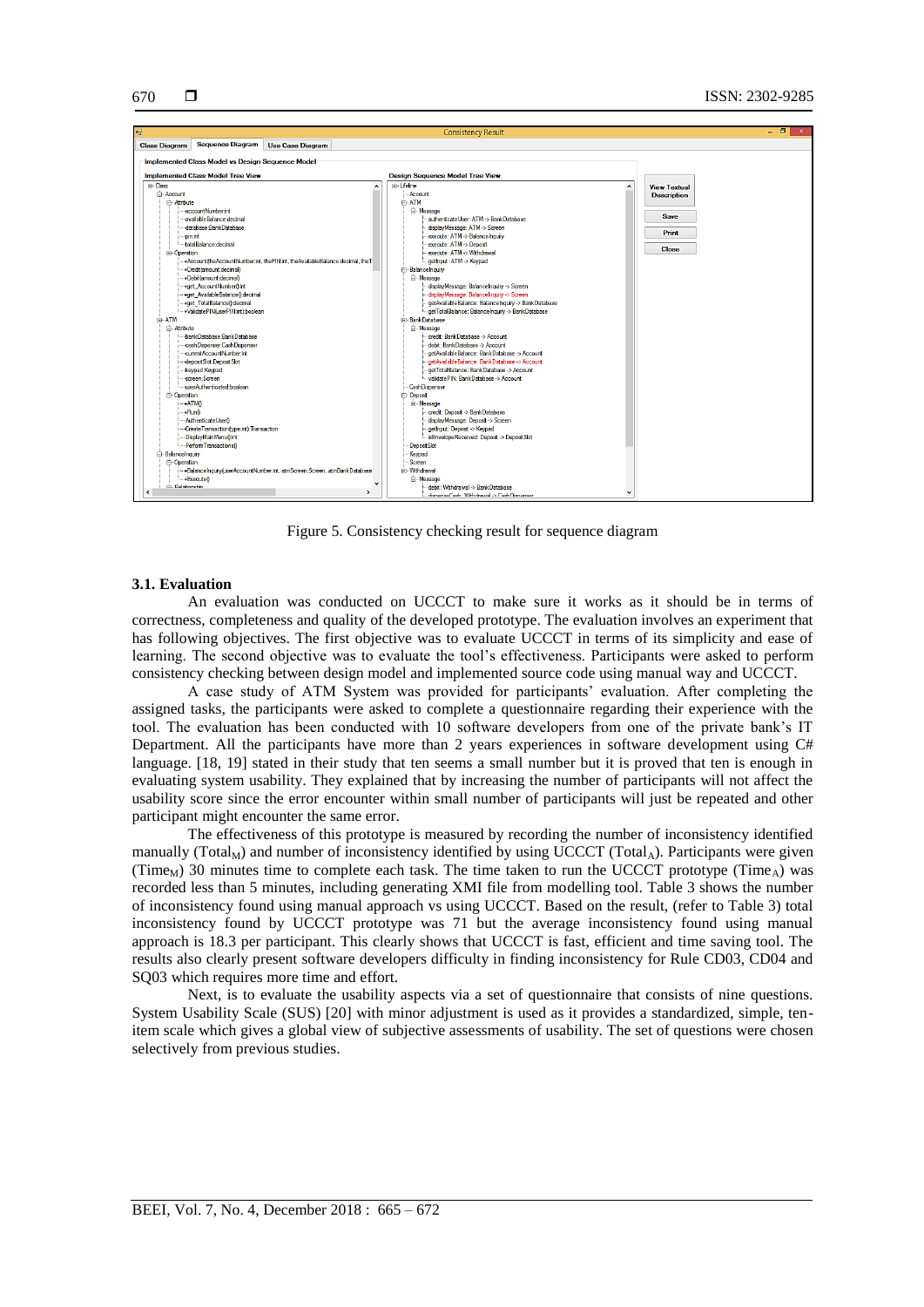|                                  |                  | Total inconsistency found via manual approach, $(Total_A)$<br>Total inconsistency |              |              |          |                |                             |                |               |                |                |                             |
|----------------------------------|------------------|-----------------------------------------------------------------------------------|--------------|--------------|----------|----------------|-----------------------------|----------------|---------------|----------------|----------------|-----------------------------|
| <b>Inconsistency Check</b>       | Rule             | found using UCCCT                                                                 | Participants |              |          |                |                             |                |               |                |                |                             |
|                                  |                  | prototype, $(Total_M)$                                                            |              |              |          | 4              |                             | 6              |               | 8              | 9              | 10                          |
|                                  | CD01             |                                                                                   |              |              | 2        | $\mathcal{D}$  | C                           | $\mathfrak{D}$ |               |                | ◠              | $\mathcal{L}$               |
| Class Diagram vs                 | CD02             |                                                                                   |              | 5            | 4        | 3              | $\overline{c}$              | $\overline{c}$ | 3             | $\mathfrak{D}$ | 3              | 6                           |
| <b>Implemented Class Diagram</b> | CD <sub>03</sub> | 25                                                                                |              | 6            | 4        | 5              | $\tau$                      | 5              | 4             | 5              | $\mathfrak{D}$ | 4                           |
|                                  | CD04             |                                                                                   |              |              |          | $\mathfrak{D}$ | $\Omega$                    |                | $\Omega$      |                |                |                             |
|                                  | SQ01             | 0                                                                                 |              |              | $\Omega$ | $\Omega$       | $\Omega$                    | $\Omega$       |               | 0              | 2              |                             |
| Sequence Diagram vs              | SQ02             |                                                                                   |              | $\mathbf{R}$ | 3        | 3              | $\mathcal{D}_{\mathcal{L}}$ | $\mathcal{R}$  | $\mathcal{D}$ | $\mathcal{R}$  | 3              | $\mathcal{D}_{\mathcal{L}}$ |
| <b>Implemented Class Diagram</b> | SQ03             | 27                                                                                |              |              | $\Omega$ | $\Omega$       | $\Omega$                    |                | 0             |                | $\Omega$       | $\mathfrak{D}$              |
|                                  | SQ04             |                                                                                   |              |              | $\Omega$ |                | $\Omega$                    |                | $\Omega$      | $\Omega$       | $\mathfrak{D}$ | $\Omega$                    |
|                                  | SQ05             | 0                                                                                 | 0            | $\Omega$     | $\Omega$ |                | $\Omega$                    |                | $\Omega$      | $\Omega$       | $\mathfrak{D}$ |                             |
| Use Case Diagram vs              | UC01             | 3                                                                                 |              |              | 3        | 3              | 2                           | 3              | 3             |                | $\mathfrak{D}$ | 3                           |
| <b>Implemented Class Diagram</b> |                  |                                                                                   |              |              |          |                |                             |                |               |                |                |                             |
| Total                            |                  |                                                                                   | 18           |              | 17       | 20             | 15                          | 19             | 15            |                | 19             | 22                          |

Table 3. Inconsistencies Discovered via UCCT and Manual Approach

Table 4 shows the usability responses based on the responds from ten participants. The usability responses shown in Table 4 were highly positive. Even though 80% participants responded that the value of UCCCT is good and the consistency checking result is correct, they prefer to perform a double check before accepting the inconsistency result blindly. One of the reasons from participant's viewpoint, is they have to check and do analysis on the inconsistency before making any fixes. A thorough impact analysis must be conducted before making any changes based on the inconsistency list. Thus, we can conclude that majority of participants has responded that UCCCT tool is effective and easy to use.

#### Table 4. Usability Responses

| <b>Ouestion</b>                                                                                     | EG | G | Ave            | B | EB |   | N              | BA | DC |
|-----------------------------------------------------------------------------------------------------|----|---|----------------|---|----|---|----------------|----|----|
| The tool was easy to understand.                                                                    | 3  | 5 |                |   |    |   |                |    |    |
| The tool could easily be used in a typical software<br>project frequently.                          | 6  | 2 | 2              |   |    |   |                |    |    |
| How easy is it to understand the graphical user<br>interface (GUI) of the consistency checker tool? | 6  | 2 | $\mathfrak{D}$ |   |    |   |                |    |    |
| How easy is it easy to interpret the inconsistency<br>result?                                       | 3  | 2 | 4              |   |    |   |                |    |    |
| Overall value of the consistency check tool                                                         | 3  | 5 | 2              |   |    |   |                |    |    |
| Do you think consistency rules set in this tool are<br>relevant and easy to understand?             |    |   |                |   |    |   | 3              |    |    |
| Do you trust the manual checking more than the<br>results from the checker tool?                    |    |   |                |   |    | 8 | $\mathfrak{D}$ |    |    |
| Do you think you could make use of the tool in your<br>software development?                        |    |   |                |   |    | 8 | 2              |    |    |
| Did you blindly accept the results from the tool or<br>did you double check the answers manually?   |    |   |                |   |    |   |                | 4  | h  |

*Legend:*

**EG**:Extremely Good, **G**: Good, **Ave:**Average, **B**:Bad, **EB**:Extremely Bad, **Y**:Yes, **N**: No, **BA**:Blindly Accept, **DB**:Double Check

# **4. CONCLUSION AND FUTURE WORK**

We have described our consistency checking tool, UCCCT which extracts metadata of design diagram and implemented source codes using reverse engineering approach, and then perform consistency checking between them. We believe this approach could assist software developers in maintaining design models consistency in a quick and correct way against its source code implementation. The list of consistency rules to check vertical and horizontal consistencies between structural (class diagram) and behavioral (sequence diagram and use case diagram) UML models against the implemented C# source code were presented. We also explained briefly our methodology, overview of UCCCT development and its end user evaluation. Our plans for future work includes extension of various UML design diagrams and improve flexibility by incorporating different types of UML modelling tools. For comprehensive consistency checker tool, more vertical and horizontal consistency rules can be considered. The framework can be also enhanced to provide possible solutions to fix the detected inconsistencies.